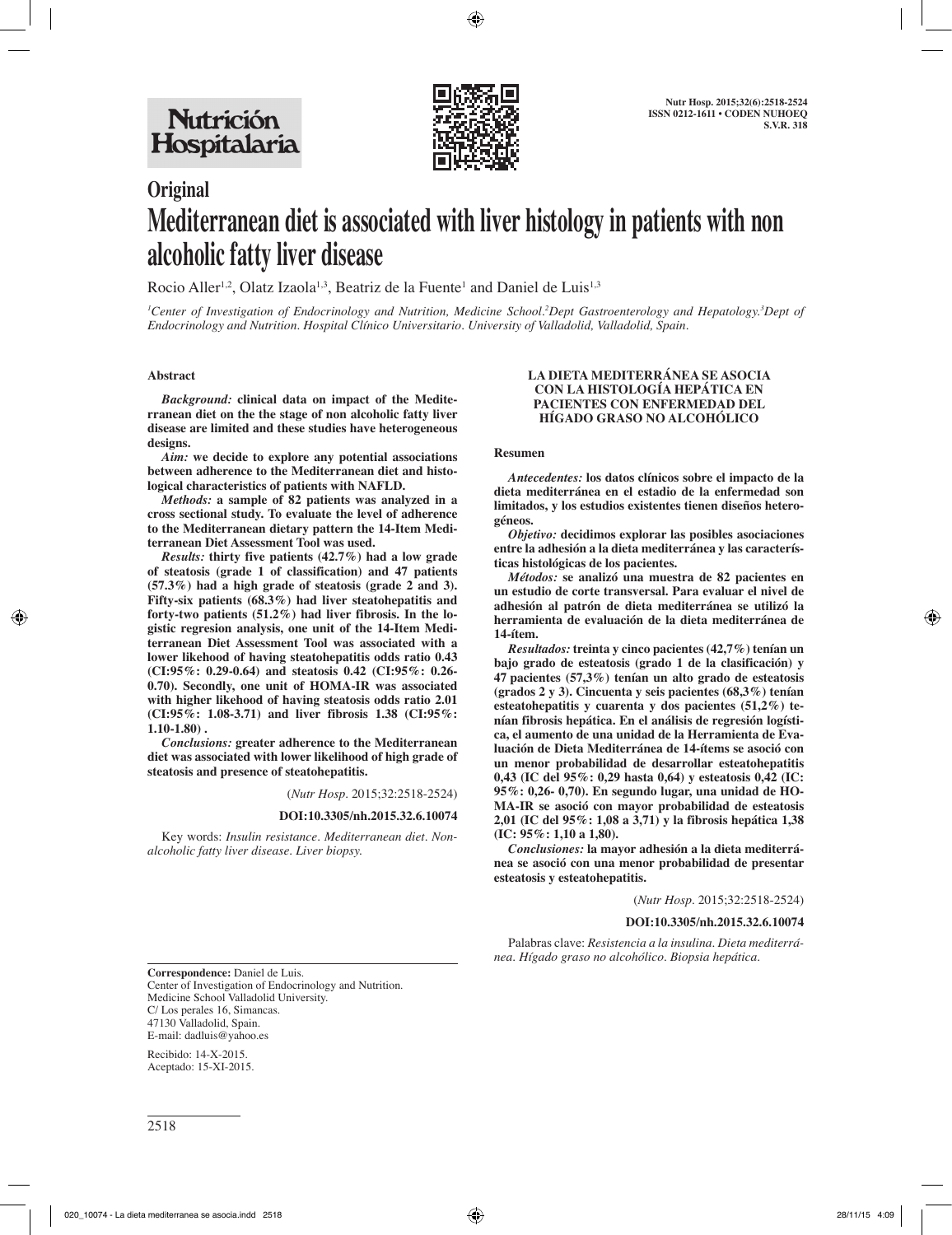# **Introduction**

NAFLD is defined as the accumulation of lipids, primarily in the form of triacylglycerols in individuals who do not consume significant amounts of alcohol and in whom other known causes of steatosis, such as certain toxins and drugs, have been excluded1 . The spectrum of NAFLD includes simple fatty liver, non-alcoholic steatohepatitis (NASH), cirrhosis post NASH, hepatocellular carcinoma and advanced liver disease, which leads to liver related death<sup>2</sup>.

Although not all patients with NAFLD are obese, obesity is considered the most important risk factor. Insulin resistance is a significant predictor of NA-FLD in most patients<sup>3</sup>, even a percentage of patients who are not overweight<sup>4</sup>. NAFLD is a multifactorial disease that involves a complex relation of diet and genetics.

A cornerstone of the management strategy in such patients is the use of diet. No proven treatment for patients with NAFLD is currently available. Weight reduction with diet changes is usually recommended as the first step in treatment of patients with this condition but the results are inconsistent<sup>5,6</sup>. The impact of both positive energy balance and diet´s composition on the risk and the stage of NAFLD must be explored. Various treatment strategies such as thiazolidinediones, metformin, lipid-lowering agents and antioxidants have been studied<sup>7</sup>.

Mediterranean diet is a dietary pattern that has been extensively associated with favorable helth outcomes, in relation with cardiovascualr risk factors and cancer8 . In relation to the metabolic syndrome9 , adhering a Mediterranean dietary pattern has a beneficial effect both on the prevention and the resolution of this syndrome. Clinical data on impact of the Mediterranean diet on the stage of NAFLD are limited $10-12$  and these studies have heterogeneous designs.

Considering the limited evidence that adherence to a Mediterranean dietary could be related with liver lesions in patients with NAFLD, we decided to explore any potential associations between adherence to the Mediterranean diet and histological characteristics of patients with NAFLD.

# **Subjects and methods**

#### *Subjects*

A sample of 82 patients was enrolled. Exclusion criteria were hepatitis B, C, cytomegalovirus, Epstein Barr infections, non organ-specific autoantibodies, alcohol consumption, diabetes mellitus, impaired glucose tolerance , medication (blood-pressure lowering medication and statins) and hereditary defects (iron and copper storage diseases and alpha 1-antitrypsin deficiency). The study was approved by the institutional Ethics Committee and all patients signed an informed consent.

# *Liver biopsy*

The diagnosis of NAFLD was confirmed by percutaneous liver biopsy performed in all subjects with a 1.6 mm Menghini-type biopsy needle. Liver samples were routinely processed, sectioned, and stained with hematoxilin-eosin and Manson's trichome. A semi quantitative scoring system for NAFLD had been applied. Defined as the unweighted sum of scores for: Steatosis  $\left( \langle 5\% = 0, 5 \text{ to } 33\% = 1, \rangle 33 \text{ to } 66\% = 2, \rangle 66\% = 3 \right)$ Lobular inflammation (no foci= $0, < 2$  foci per 200 x field=1, 2 to 4 foci per 200 x field=2, $>4$  foci pr 200 x field=3), Ballooning (none=0, few balloon cells=1, many cells/prominent ballooning=2) and Fibrosis was not include in the NAS score. The maximum score was 8. Definitive non alcoholic steatohepatitis (NASH) was defined as a NAS score $\ge$  = 5<sup>13</sup>.

In our study presense of liver fibrosis was divided as absent (stage 0) or present (stage 1 to 4). The system also includes: stage 0: no fiboris, stage 1: zone 3 perivenular perisinusoidal/pericellular fibrosis, focal or extensive; stage 2: as above with focal or extensive periportal fibrosis; stage 3: bridging fibrosis, focal or extensive; stage 4: cirrhosis.

Steatosis was graded as follows: grade 1 (>5%) and<33% of hepatocytes affected); grade 2 (33-66%); or grade 3 (>66% of hepatocytes affected). Grades 2 and 3 were combined for statistical analysis (high grade) and grade 1 (low grade).

# *Procedure*

 The following variables were specifically recorded: age, weight, waist circumference, blood pressure, body mass index (BMI). Fasting basal glucose, transaminases, insulin, HOMA-R, total cholesterol, LDL-cholesterol, HDL-cholesterol, triglycerides, adiponectin and leptin blood levels were measured.

# *Dietary assessment*

To evaluate the level of adherence to the Mediterranean dietary pattern the 14-Item Mediterranean Diet Assessment Tool was used. A dietitian completed a 14-item Mediterranean Diet adherence screener in a face-to-face interview with the participant. The 14-Item Mediterranean Diet Assessment Tool was developed in a Spanish case-control study of myocardial infarction $14$ , where the best cut-off points for discriminating between cases and controls were selected for each food or food group. The lowest adherence to the Mediterranean diet was a score under or equal to 7 and those with higher levels of adherence (above 8 or 9) were considered subjects with a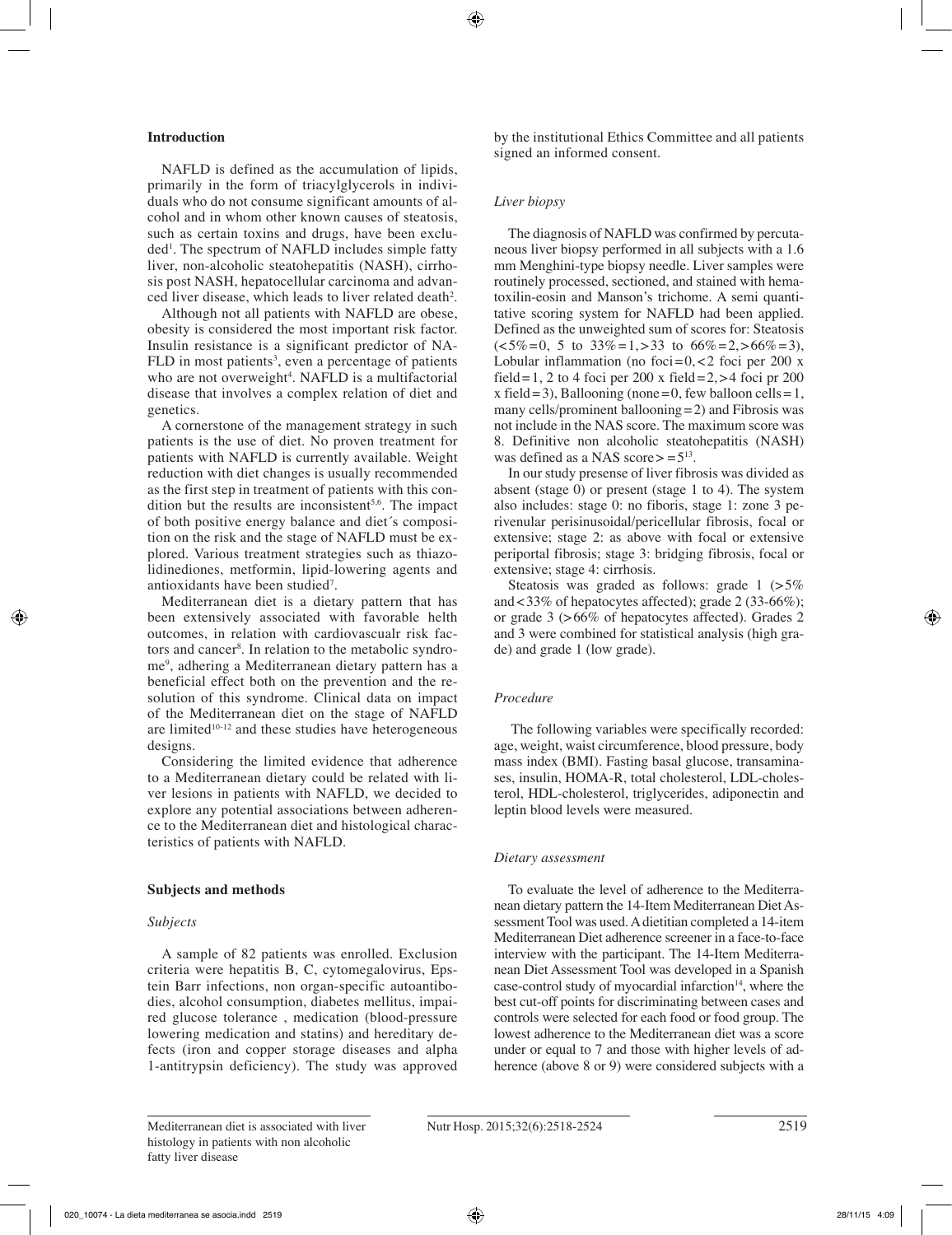Mediterranean diet. The question of test (criteria for 1 point)were; *1) Do you use olive oil as main culinary fat? (Yes), 2) How much olive oil do you consume in a given day (including oil used for frying, salads, out-of-house meals, etc.)? (> =4 tablespoon), 3) How many vegetable servings do you consume per day? (1 serving : 200 g [consider side dishes as half a serving]) (> =2 (> =1 portion raw or as a salad)), 4) How many fruit units (including natural fruit juices) do you consume per day? (> =3), 5) How many servings of red meat, hamburger, or meat products (ham, sausage, etc.) do you consume per day? (1 serving: 100–150 g) (<1), 6) How many servings of butter, margarine, or cream do you consume per day? (1 serving: 12 g) (<1), 7) How many sweet or carbonated beverages do you drink per day? (<1), 8) How much wine do you drink per week? (> =7 glasses), 9) How many servings of legumes do you consume per week? (1 serving : 150 g) (> =3), 10) How many servings of fish or shellfish do you consume per week? (1 serving 100–150 g of fish or 4–5 units or 200 g of shellfish) (> =3), 11) How many times per week do you consume commercial sweets or pastries (not homemade), such as cakes, cookies, biscuits, or custard? (<3), 12) How many servings of nuts (including peanuts) do you consume per week? (1 serving 30 g) (> =3), 13) Do you preferentially consume chicken, turkey, or rabbit meat instead of veal, pork, hamburger, or sausage? (Yes), 14) How many times per week do you consume vegetables, pasta, rice, or other dishes seasoned with sofrito (sauce made with tomato and onion, leek, or garlic and simmered with olive oil* $?$ ( $> = 2$ ).

# *Assays*

Serum total cholesterol and triglyceride concentrations were determined by enzymatic colorimetric assay (Technicon Instruments, Ltd., New York, N.Y., USA), while HDL cholesterol was determined enzymatically in the supernatant after precipitation of other lipoproteins with dextran sulfate-magnesium. LDL cholesterol was calculated using Friedewald formula.

Plasma glucose levels were determined by using an automated glucose oxidase method (Glucose analyser 2, Beckman Instruments, Fullerton, California).Insulin was measured by enzymatic colorimetry (Insulin, WAKO Pure-Chemical Industries, Osaka, Japan) and the homeostasis model assessment for insulin sensitivity (HOMA-R) was calculated using these values<sup>15</sup>.

Alanine amino transferase, aspartate aminotransferase activity, bilirrubin and gamaglutamine transferase were determined by enzymatic colorimetric assay Hitachi 917 (Roche Diagnostics, Geneve, Switzerland). Leptin was measured by ELISA (Diagnostic Systems Laboratories, Inc., Texas, USA) with a sensitivity of 0.05 ng/ml and a normal range of 10-100 ng/ml<sup>16</sup>. Adiponectin was measured by ELISA (R&D systems, Inc., Mineapolis, USA) with a sensitivity of 0.246 ng/ml and a normal range of 8.65-21.43 ng/m $1^{17}$ .

#### *Anthropometric measurements*

Body weight was measured to an accuracy of 0.1  $Kg$  (BMI computed as body weight/height<sup>2</sup>). Waist (narrowest diameter between xiphoid process and iliac crest) and hip (widest diameter over greater trochanters) circumferences to derive waist-to hip ratio (WHR) were measured, too.

# *Statistical analysis*

Sample size was calculated to detect differences over 1 points of the 14-Item Mediterranean Diet Assessment Tool with 90% power and 5% significance. A sample of 80 patients was needed. The results were expressed as mean +/-standard deviation. The distribution of variables was analyzed with Kolmogorov-Smirnov test. Quantitative variables with normal distribution were analyzed with a two-tailed, paired Student's-t test. Non-parametric variables were analyzed with the W-Wilcoxon test. Qualitative variables were analyzed with the chi-square test, with Yates correction as necessary, and Fisher's test. Correlations between MedDietScore and anthropometric, biochemical and histological parameters were tested using the Spearman or the Pearson's correlation coefficients. For multiple comparisons the Bonferroni correction was applied A logistic model was used to study the dependent variables (grades of steatosis; low grade vs high grade), (grades of fibrosis; absence and presence) and (non-alcoholic steatohepatitis; ausence or presence).A p-value under 0.05 was considered statistically significant.

# **Results**

Eighty two patients gave informed consent and were enrolled in the study. The mean age was 44.2+11.3 years, the mean BMI 32.9+8.8 and the sex distribution (26 females (31.7%) and 56 males (68.3%)). Thirty five patients (42.7%) had a low grade of steatosis (grade 1 of classification) and 47 patients (57.3%) had a high grade of steatosis (grade 2 and 3). Twenty six patients (31.7%) did not have liver steatohepatitis and fifty-six patients (68.3%) had liver steatohepatitis. Forty patients (48.8%) did not have liver fibrosis and forty-two patients (51.2%) had liver fibrosis.

Table I shows differences in clinical and biochemical parameters between grades of steatosis. BMI, weight, systolic blood pressure, diastolic pressure, insulin, HOMA-IR, AST and leptin were higher in patients with high grade of steatosis. Adiponectin and 14-Item Mediterranean Diet Assessment Tool score were higher in patients with low grade of steatosis.

Table II shows differences among levels of biochemical and clinical parameters between patients with and without steatohepatitis. BMI, weight, systolic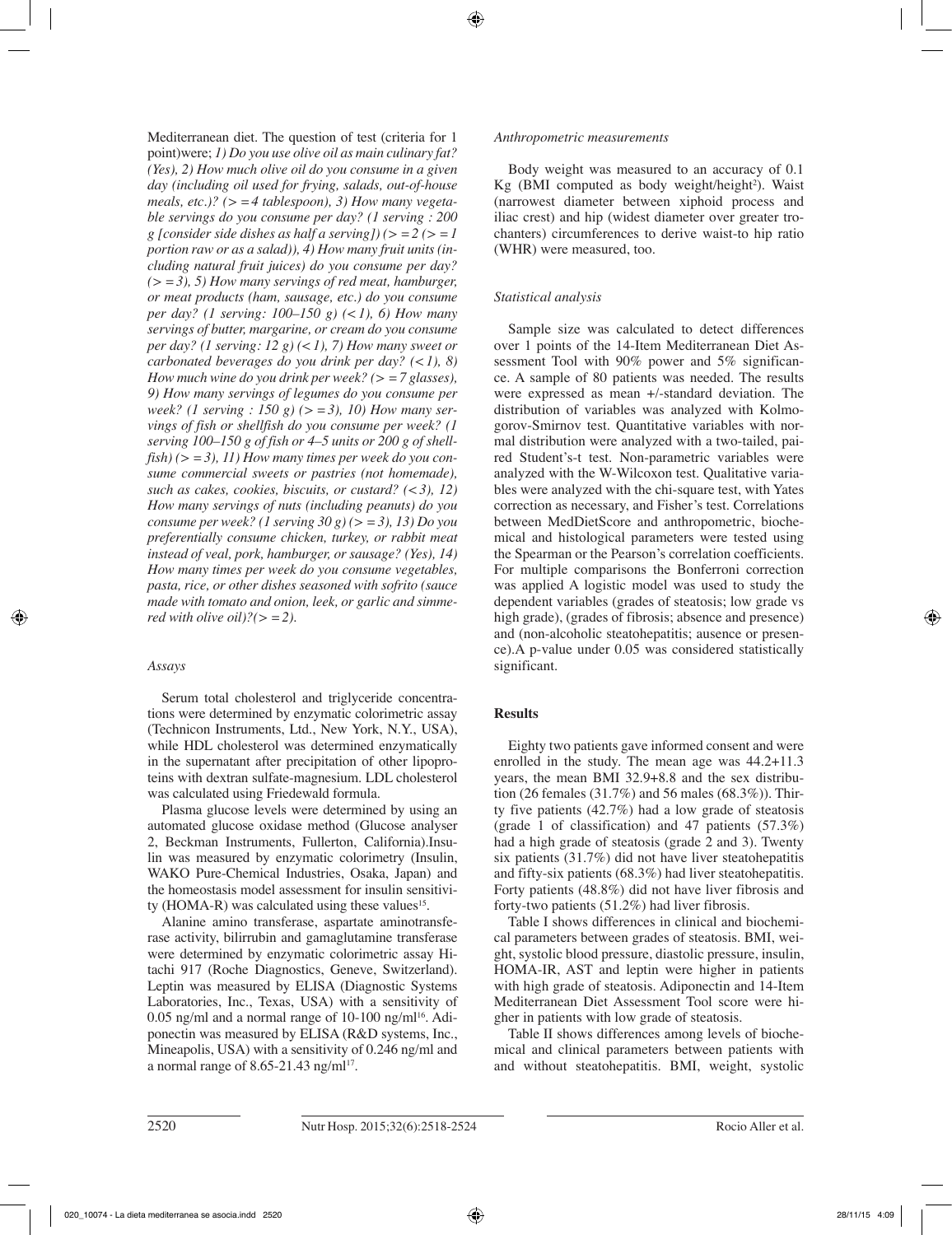| Clinical and epidemiological characteristics (low grade vs high grade of steatosis) |                  |                   |                  |  |  |
|-------------------------------------------------------------------------------------|------------------|-------------------|------------------|--|--|
| <b>Characteristics</b>                                                              | Low Grade        | <b>High Grade</b> | $\boldsymbol{P}$ |  |  |
| Age(years)                                                                          | $44.3 \pm 10.2$  | $43.7 \pm 12.5$   | ns               |  |  |
| Sex(female/male)                                                                    | 9/26             | 17/30             | ns               |  |  |
| BMI(kg/m <sup>2</sup> )                                                             | $29.8 \pm 5.6$   | $35.3 \pm 10.3$   | $p = 0.001$      |  |  |
| Weight (kg)                                                                         | $84.7 \pm 18.5$  | $98.1 \pm 27.9$   | $p = 0.01$       |  |  |
| Waist circumference (cm)                                                            | $96.7 \pm 7.5$   | $100.2 \pm 12.9$  | ns               |  |  |
| Waist to hip ratio                                                                  | $0.94 \pm 0.07$  | $0.93 \pm 0.09$   | ns               |  |  |
| $SBP$ (mmHg)                                                                        | $122.8 \pm 16.6$ | $140.2 \pm 18.3$  | $p = 0.02$       |  |  |
| $DBP$ (mmHg)                                                                        | $68.7 \pm 14.7$  | $86.6 \pm 15.5$   | $p = 0.02$       |  |  |
| Total cholesterol (mg/dl)                                                           | $219.5 \pm 21.3$ | $193.3 \pm 35.3$  | ns               |  |  |
| LDL-cholesterol (mg/dl)                                                             | $129.1 \pm 31.1$ | $118.5 \pm 31.2$  | ns               |  |  |
| HDL-cholesterol (mg/dl)                                                             | $52.5 \pm 14.5$  | $52.8 \pm 11.2$   | ns               |  |  |
| Tryglicerides (mg/dl)                                                               | $142.5 \pm 95.3$ | $138.5 \pm 68.1$  | $\rm ns$         |  |  |
| HOMA-R                                                                              | $2.7 \pm 1.4$    | $5.4 \pm 3.3$     | $p = 0.015$      |  |  |
| Glucose $(mg/dl)$                                                                   | $101.1 \pm 11.4$ | $107.2 \pm 9.3$   | ns               |  |  |
| Insulin $(mU/L)$                                                                    | $11.4 \pm 5.5$   | $19.4 \pm 15.3$   | $p = 0.045$      |  |  |
| ALT (UI/L)                                                                          | $74.1 \pm 20.6$  | $83.3 \pm 50.1$   | ns               |  |  |
| AST (UI/L)                                                                          | $43.8 \pm 20.6$  | $49.3 \pm 31.1$   | $p = 0.039$      |  |  |
| Adiponectin (ng/ml)                                                                 | $28.1 \pm 15.3$  | $14.7 \pm 20.9$   | $p = 0.011$      |  |  |
| Leptin $(ng/ml)$                                                                    | $27.9 \pm 26.1$  | $44.2 \pm 36.7$   | $p = 0.032$      |  |  |
| MEDAS (points)                                                                      | $10.2 \pm 1.1$   | $6.4 \pm 2.5$     | $p = 0.001$      |  |  |

**Table I**

HOMA-IR: Homeostatic model assessment (glucose (mmol/L\*insulin mU/L)/22.5). ALT (Alanine aminotransferase activity) and AST (aspartate aminotransferase activity).

blood pressure, diastolic pressure, insulin, HOMA-R, AST and leptin were higher in patients with liver inflammation. The 14-Item Mediterranean Diet Assessment Tool score was higher in patients without liver inflammation.

Table III shows differences among levels of biochemical and clinical parameters between patients with and without liver fibrosis. BMI, weight, systolic blood pressure, insulin, HOMA-IR, AST and leptin were higher in patients with liver fibrosis. The 14-Item Mediterranean Diet Assessment Tool score was higher in patients without liver fibrosis.<br>The 14-Item Mediterra

Mediterranean Diet Assessment Tool score correlated significantly to weight  $(r=-0.29, p=0.007)$ , BMI  $(r=-0.306, p=0.005)$ , HO-MA-IR (r=-0.36,p=0.002), logALT (r=-0.20,p=0.01), log AST (r=-0.22,p=0.01), LDL levels (r=0.23,p=0.01) and HDL levels  $(r=0.24, p=0.01)$ .

In the logistic regresion analysis with a dependent dichotomous variable (grades of steatosis; low grade vs high grade), the 14-Item Mediterranean Diet Assessment Tool score and HOMA-IR remained in the model, with an odds ratio to protect from high grade of steatosis of 0.42 (CI:95%: 0.26-0.70) with each 1

point of Mediterranean diet score and 2.01 (CI:95%: 1.08-3.71) to develop high grade of steatosis with each 1 unit of HOMA-R adjusted by age, sex and BMI.

 In the second logistic regression analysis with a dependent dichotomous variable (liver inflammation; present vs absent), the 14-Item Mediterranean Diet Assessment Tool score remained in the model, with an odds ratio to protect from liver inflammation of 0.43 (CI:95%: 0.29-0.64) with each 1 point of Mediterranean diet score adjusted by age, sex and BMI.

In the third logistic regression analysis with a dependent dichotomous variable (of fibrosis; present vs absent), the HOMA-IR remained in the model, with an odds ratio to develop of 1.38 (CI:95%: 1.10-1.80) with each 1 unit of HOMA-R adjusted by age, sex and BMI.

# **Discussion**

In this study, greater adherence to Mediterranean diet, as estimated by the 14-Item Mediterranean Diet Assessment Tool score, was significantly associated with less steatosis and steatohepatitis. The second finding of our study was that insulin resistance (HOMA-IR) is rela-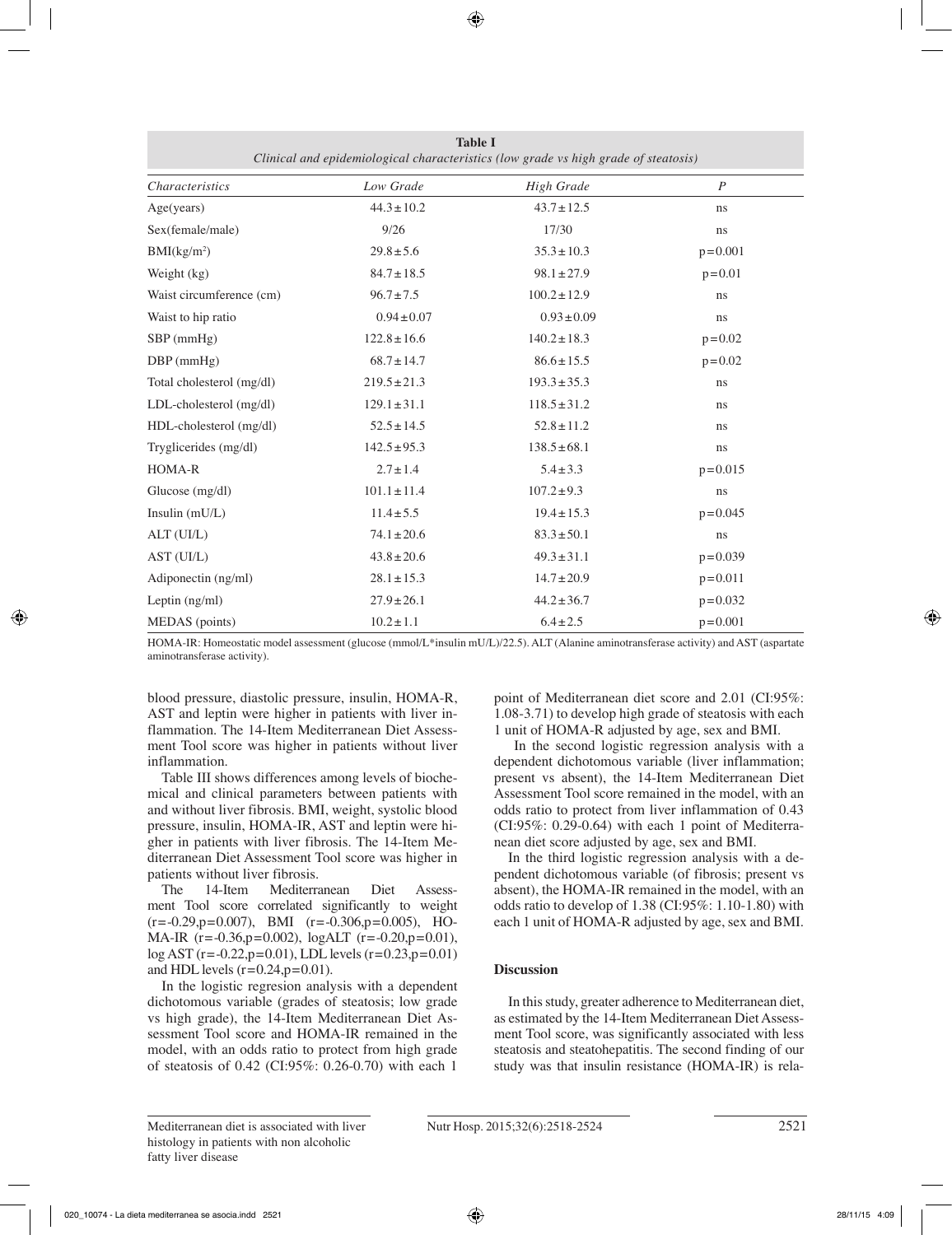| Clinical and epidemiological characteristics (ausence vs presence os steatohepatitis) |                  |                  |                |  |  |
|---------------------------------------------------------------------------------------|------------------|------------------|----------------|--|--|
| <i>Characteristics</i>                                                                | Absence          | Presence         | $\overline{P}$ |  |  |
| Age(years)                                                                            | $44.7 \pm 10.2$  | $42.3 \pm 12.7$  | ns             |  |  |
| Sex(female/male)                                                                      | 16/40            | 10/16            | ns             |  |  |
| BMI(kg/m <sup>2</sup> )                                                               | $31.5 \pm 7.5$   | $35.9 \pm 10.7$  | $p = 0.001$    |  |  |
| Weight (kg)                                                                           | $88.6 \pm 18.5$  | $100.6 \pm 33.3$ | $p = 0.01$     |  |  |
| Waist circumference (cm)                                                              | $98.6 \pm 11.5$  | $100.9 \pm 12.7$ | ns             |  |  |
| Waist to hip ratio                                                                    | $0.94 \pm 0.06$  | $0.95 \pm 0.07$  | ns             |  |  |
| $SBP$ (mmHg)                                                                          | $128.8 \pm 19.6$ | $141.2 \pm 17.3$ | $p = 0.008$    |  |  |
| $DBP$ (mmHg)                                                                          | $75.9 \pm 11.7$  | $85.8 \pm 12.5$  | $p = 0.007$    |  |  |
| Total cholesterol (mg/dl)                                                             | $209.5 \pm 52.3$ | $195.3 \pm 35.3$ | ns             |  |  |
| LDL-cholesterol (mg/dl)                                                               | $129.1 \pm 31.1$ | $118.5 \pm 31.2$ | ns             |  |  |
| HDL-cholesterol (mg/dl)                                                               | $51.3 \pm 14.5$  | $55.1 \pm 11.2$  | <sub>ns</sub>  |  |  |
| Tryglicerides (mg/dl)                                                                 | $140.8 \pm 87.3$ | $139.5 \pm 71.1$ | ns             |  |  |
| HOMA-R                                                                                | $3.7 \pm 2.4$    | $5.4 \pm 3.2$    | $p = 0.023$    |  |  |
| Glucose (mg/dl)                                                                       | $106.3 \pm 8.4$  | $110.2 \pm 7.3$  | ns             |  |  |
| Insulin $(mU/L)$                                                                      | $14.2 \pm 7.5$   | $18.8 \pm 9.1$   | $p = 0.047$    |  |  |
| ALT (UI/L)                                                                            | $74.5 \pm 46.6$  | $81.3 \pm 45.1$  | ns             |  |  |
| AST (UI/L)                                                                            | $45.1 \pm 20.6$  | $51.3 \pm 31.1$  | $p = 0.039$    |  |  |
| Adiponectin (ng/ml)                                                                   | $21.4 \pm 22.3$  | $18.9 \pm 15.9$  | ns             |  |  |
| Leptin $(ng/ml)$                                                                      | $31.1 \pm 27.1$  | $50.3 \pm 39.7$  | $p = 0.020$    |  |  |
| MEDAS (points)                                                                        | $9.4 \pm 2.1$    | $5.2 \pm 1.7$    | $p = 0.001$    |  |  |

**Table II**

HOMA-IR: Homeostatic model assessment (glucose (mmol/L\*insulin mU/L)/22.5). ALT (Alanine aminotransferase activity) and AST (aspartate aminotransferase activity).

ted to liver histology and may be indicative of grade of steatosis and presence of liver fibrosis. Moreover, higher adherence to the Mediterranean diet was associated with lower degree of insulin resistance which is a major pathogenic mechanism of NAFLD.

Mediterranean diet is a pattern characterized by high consumption of foods such as vegetables, fruits, non-refined cereals, legumes, moderate consumption of poultry and fish and low consumption of red meats and full fat dairies. And olive oil is the basic fat used during food preparation and consumption. The Mediterranean diet has been extensively investigated in terms of benefits in relation to reduction of cardiovascular risk<sup>18</sup> and improvement in insulin sensitivity<sup>19</sup>, however, studies specifically examining its effect or relation on NAFLD are scarce.

In a recent study, there was no significant difference in the adherence to the Mediterranean diet between NAFLD patients and healthy controls<sup>10</sup>. However, greater adherence to the Mediterranean diet, as estimated by MedDietScore, was significantly associated with less steatosis as estimated by liver biopsy. A limitation of this study<sup>10</sup> is the low number of patients with liver biopsy (only 34 subjects of 58). The second limitation, it is the lack of the analysis of liver fibrosis or the steatosis grade. Our present study show a protective effect of adherence to Mediterranean Diet with some parameters of liver biopsy. According to logistic regression analysis, one unit increase in the 14-Item Mediterranean Diet Assessment Tool score was associated with 58% lower likelihood of having higher grade of steatosis and secondly, this score was associated (one unit) with 57% lower likelihood of having steatohepatitis. Recently, Ryan *et al.*20 in a randomized, cross-over intervention trial showed that Mediterranean diet, compared to a low fat high carbohydrate diet, improved insulin sensitivity and hepatic steatosis in patients with biopsy proven NAFLD in the absence of weight loss. In other study, Trovato *et al.*<sup>12</sup> has shown that adherence to Mediterranean diet is a significant predictor of changes in the fat content of the liver assessed by ultrasound in overweight patients with NAFLD. To the best of our knowledge, our study is the largest epidemiological study  $(n=82)$  evaluating the impact of adherence to Mediterranean Diet on liver biopsies of patients with NAFLD.

The relation of insulin resistance with histological changes in the liver are well-known. In our design,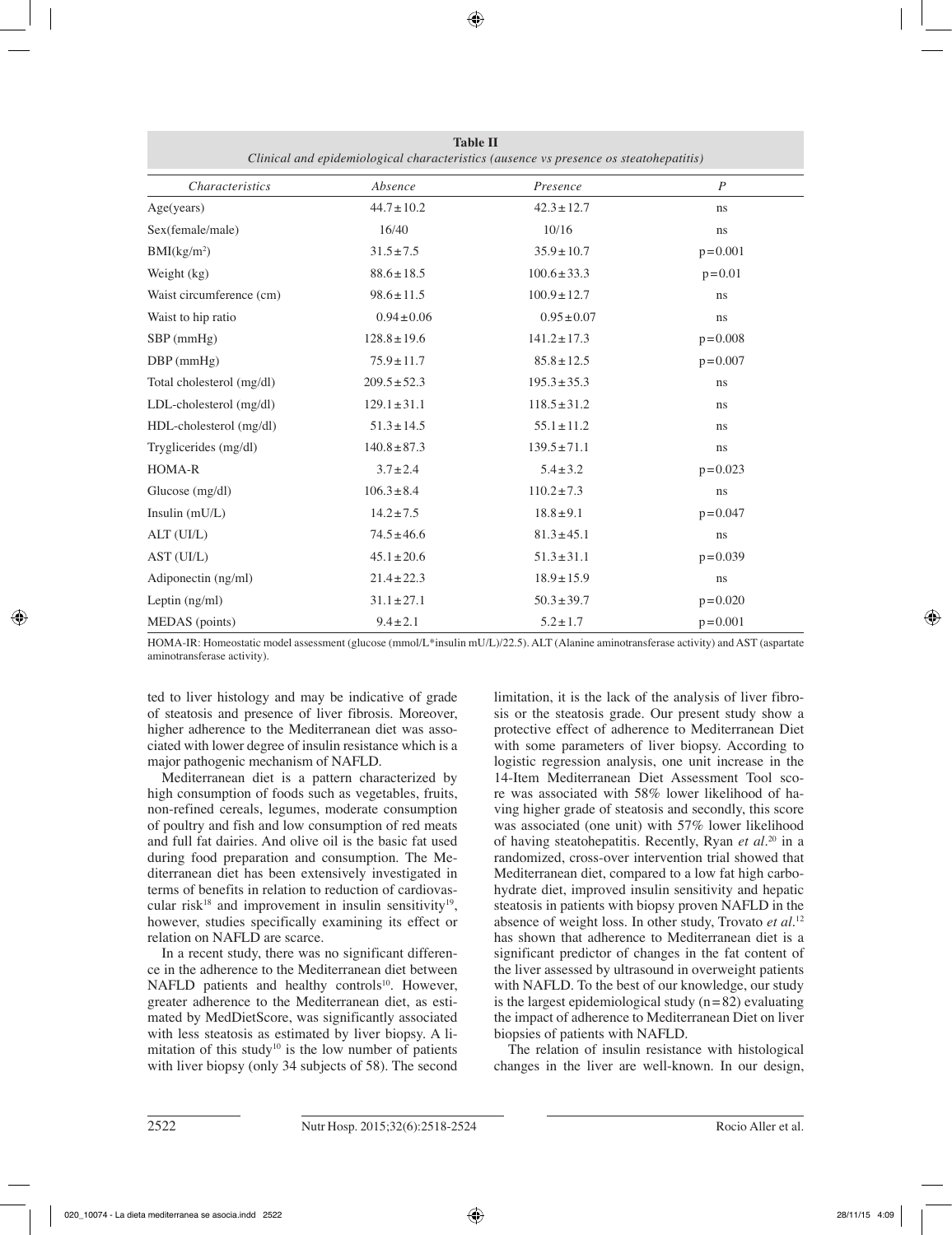| Clinical and epidemiological characteristics (absence and presence of liver fibrosis) |                  |                  |                  |  |  |
|---------------------------------------------------------------------------------------|------------------|------------------|------------------|--|--|
| <i>Characteristics</i>                                                                | No Fibrosis      | Fibrosis         | $\boldsymbol{P}$ |  |  |
| Age(vears)                                                                            | $41.7 \pm 9.8$   | $47.0 \pm 12.0$  | ns               |  |  |
| Sex(female/male)                                                                      | 18/24            | 8/32             | ns               |  |  |
| BMI(kg/m <sup>2</sup> )                                                               | $30.4 \pm 5.2$   | $35.4 \pm 10.1$  | $p = 0.001$      |  |  |
| Weight (kg)                                                                           | $88.6 \pm 16.7$  | $96.1 \pm 30.9$  | $p = 0.01$       |  |  |
| Waist circumference (cm)                                                              | $97.4 \pm 8.5$   | $101.0 \pm 14.7$ | ns               |  |  |
| Waist to hip ratio                                                                    | $0.94 \pm 0.06$  | $0.94 \pm 0.08$  | ns               |  |  |
| $SBP$ (mmHg)                                                                          | $127.1 \pm 19.6$ | $138.0 \pm 17.1$ | $p = 0.001$      |  |  |
| $DBP$ (mmHg)                                                                          | $76.4 \pm 18.1$  | $81.6 \pm 17.1$  | ns               |  |  |
| Total cholesterol (mg/dl)                                                             | $212.5 \pm 48.3$ | $197.3 \pm 50.3$ | ns               |  |  |
| LDL-cholesterol (mg/dl)                                                               | $129.4 \pm 30.1$ | $127.8 \pm 45.2$ | ns               |  |  |
| HDL-cholesterol (mg/dl)                                                               | $52.4 \pm 15.5$  | $52.5 \pm 10.2$  | ns               |  |  |
| Tryglicerides (mg/dl)                                                                 | $131.8 \pm 68.3$ | $149.5 \pm 93.1$ | ns               |  |  |
| HOMA-R                                                                                | $3.0 \pm 1.3$    | $5.4 \pm 3.5$    | $p = 0.001$      |  |  |
| Glucose (mg/dl)                                                                       | $102.5 \pm 11.4$ | $108.9 \pm 7.2$  | ns               |  |  |
| Insulin $(mU/L)$                                                                      | $12.6 \pm 5.8$   | $18.7 \pm 11.2$  | $p = 0.007$      |  |  |
| ALT (UI/L)                                                                            | $72.9 \pm 35.6$  | $86.2 \pm 55.1$  | ns               |  |  |
| AST (UI/L)                                                                            | $43.2 \pm 23.6$  | $50.6 \pm 20.1$  | $p = 0.041$      |  |  |
| Adiponectin (ng/ml)                                                                   | $19.4 \pm 19.3$  | $21.4 \pm 17.9$  | ns               |  |  |
| Leptin $(ng/ml)$                                                                      | $26.9 \pm 25.1$  | $46.3 \pm 36.7$  | $p = 0.010$      |  |  |
| MEDAS (points)                                                                        | $9.6 \pm 2.2$    | $6.5 \pm 2.5$    | $p = 0.001$      |  |  |

**Table III**

HOMA-IR: Homeostatic model assessment (glucose (mmol/L\*insulin mU/L)/22.5). ALT (Alanine aminotransferase activity) and AST (aspartate aminotransferase activity).

insulin resistance was measured by the homeostasis model assessment method; this method correlates closely with other tests, such as the euglycemic glucose clamp<sup>21</sup>. Some authors<sup>22</sup> have demonstrated a closely correlation between insulin resistance (HOMA-R) and NAFLD. Also, other authors have detected this relation using the clamp technique<sup>23</sup> with results supporting our conclusions. The nature of the connection between insulin resistance and hepatic steatosis or fibrosis could be explain by the "two hit" model. In obese patients, the primary abnormality may be genetically induced insulin resistance (first hit), with a secondary increase of serum triglyceride levels due to enhance of peripheral lipolysis. The resulting hepatic supply of fatty acids and insulin may increase triglyceride deposition in the liver<sup>24</sup> and this fatty acid deposition increases substrates for oxidative stress and adipokines (second hit). The role of adipokines on liver histology of these morbid obese patients remains unclear. Severe fibrosis has been related to higher serum leptin<sup>25</sup>. Low levels of adiponectin have been also correlated with increased liver steatosis<sup>26,27</sup>; however, others<sup>25</sup> did not find any similar correlation. In our logistic model, the univariant relationship of these adipokines with liver dama-

ge disappeared. Our logistic analysis are controlled by Mediterranean Diet adherence, and this is a strength of our results. In previous studies dietary saturated fat intake correlated negatively with circulating adiponectin, whereas omega-3 fatty acids were positively associated with this adipokine<sup>28</sup>. Perhaps, the relationship between insulin resistance and adipokines with liver damage in patients with NAFLD, can be modulated by the different nutrients that are part of the Mediterranean Diet as suggesting our results. With a predominant role of HOMA-R in the liver fibrosis, in which the role of adherence to the Mediterranean diet seems secondary.

A limitation of our study was the cross-sectional design, our study cannot establish causal relations but may only generate hypotheses for associations. Further interventional studies are needed (randomized clinical trial) to confirm the role of Mediterranean Diet in the severity of NAFLD or other type of diets<sup>29-31</sup>. Another limitation is the small sample size used in the study, a possible type 2 error cannot be excluded.

In conclusion, greater adherence to the Mediterranean diet was associated with lower likelihood of high grade of steatosis and presence of steatohepatitis in NAFLD patients. Insulin resistance determined